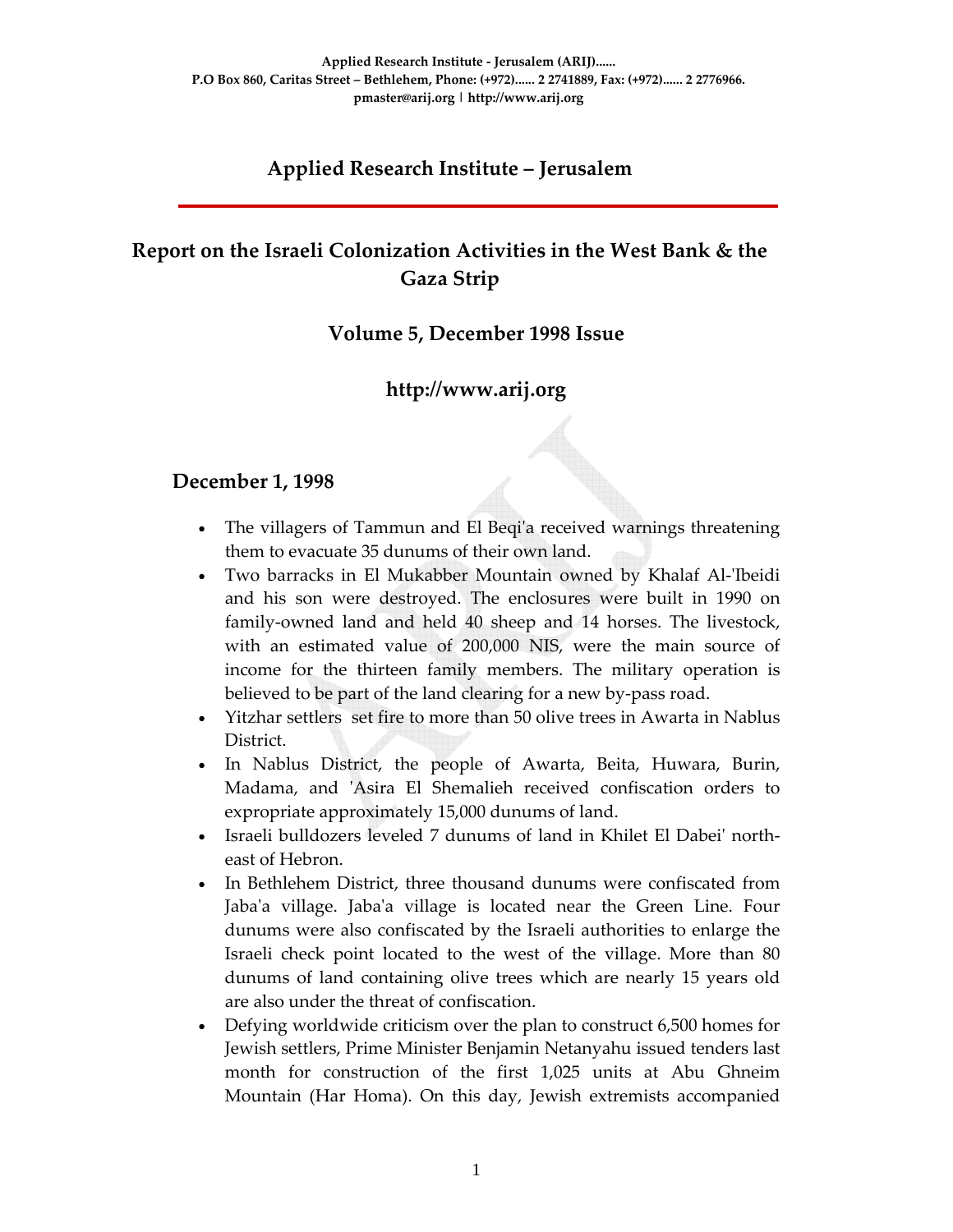some 100 Israeli developers to Abu Ghneim Mountain as they examined plots offered in a government tender issued last month.

- The Israeli government announced the construction of 480 new homes in the Jewish settlement (settlement) of Kochav Yacob, more than tripling the size of the West Bank enclave. Construction began on 230 of the units even before formal authorization was given, and that infrastructure was already being prepared for the further 250 homes. Kochav Yacob settlement (settlement) currently has some 230 families and is located east of the Palestinian city of Ramallah north of Jerusalem. Another 500 houses will be built in a second stage of the project.
- Israeli army bulldozers opened a new by-pass road west of Dura near Hebron.
- In Nablus District, the Israeli army uprooted over 1,000 olive nurslings in Salfit.

# **December 2, 1998**

- Israeli bulldozers protected by an army troop demolished houses, barracks and tents in the villages of Jiftlik and Frush Beit Dajan in the Jordan Valley. The Israeli bulldozers demolished the houses and properties of the Jahalin family in Jiftlik, as well as the house of Zaheed Abu Karsh of Frush Beit Dajan. The family of Zaheed is composed of 15 individuals, and is one of four Palestinian Bedouin families in this village that became homeless after the Israeli forces demolished their residences and animal sheds under the pretext of "no permits". The residences that were demolished sheltered 55 people‐ Zaheedʹs family, 15; his brother Zuhdi, 15; Muhammad Azraʹs family, 12; Muhammad Ammarʹs family, 13. The four families depend on raising cattle, but when the Israeli bulldozers demolished the cattle sheds, many of the animals died beneath the wreckage.
- Israeli bulldozers demolished a Palestinian house in Tayasir village, east of Tubas in Nablus District.
- In the Jordan Valley, Jewish settlers of Mihola settlement (settlement) sprayed large areas of green fields near 'Ein El Bidda village with toxic materials resulting in the poisoning of 25 sheep.
- Jewish contractors continued work on opening a by-pass road near El Arroub, north of Hebron.

### **December 3, 1998**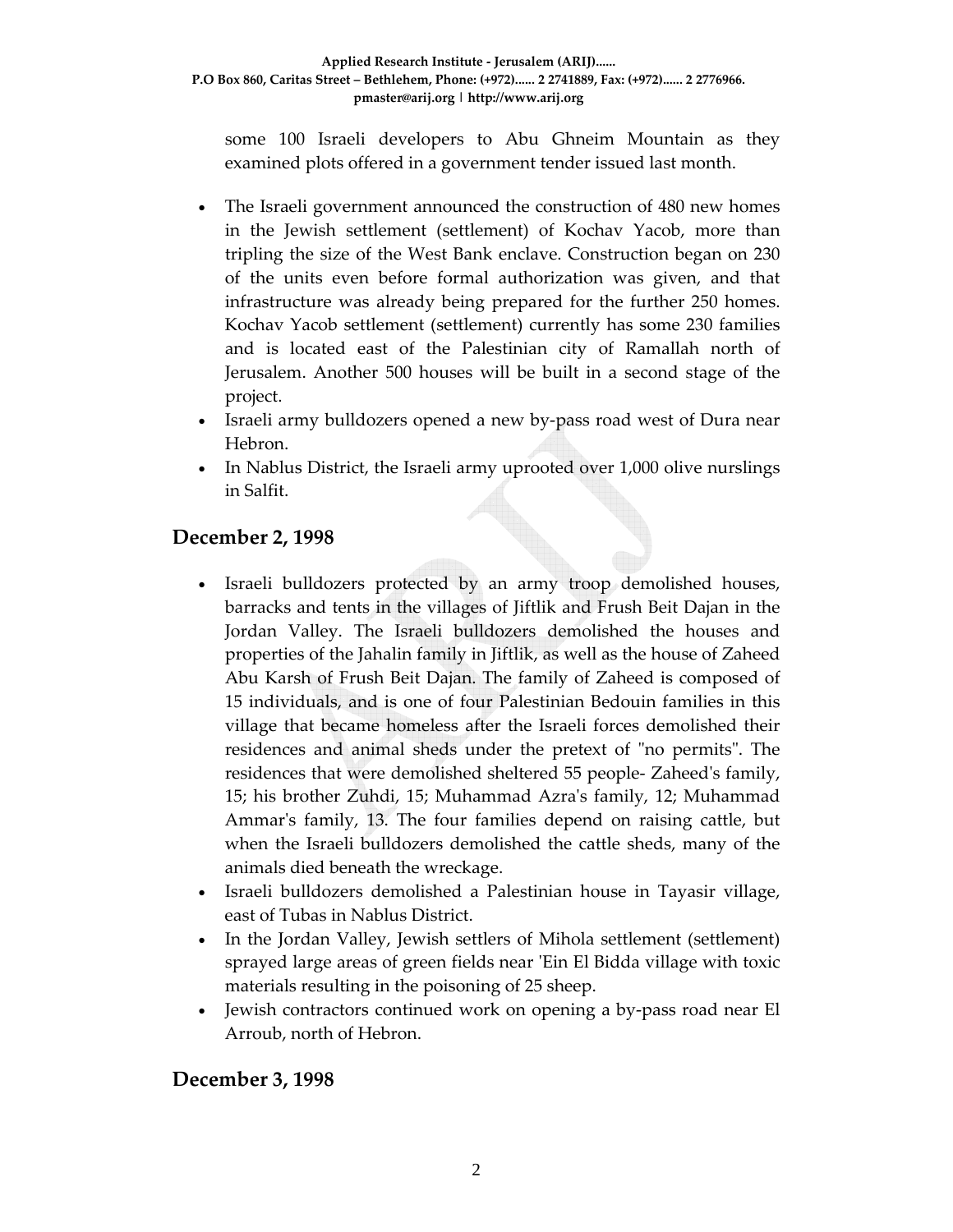- Abdel Hadi Hantash of the Palestinian Land Defense Committee reported that three new caravans were placed on a hill three kilometers south-east of the Jewish settlement (settlement) of Susya in Hebron District. The hill and the surrounding land belong to a Palestinian landowner, Sa'id Theban. Witnesses saw Israeli bulldozers working to open a road from the hill on which the caravans were installed to the settlement (settlement) of Susya.
- In Nablus District, forty-five sheep were killed as a result of spraying green fields with toxic materials in Tubas village.
- An article appeared in *Al-Ayyam* Daily calling for expressions of support for the thirty-five Jahalin Bedouin families who are approaching the end of negotiations on their forced eviction and relocation. Groups of Jahalin Bedouin have been living in encampments near the settlement (settlement) of Maale Adumim in the West Bank. The Israeli government claims that the Jahalin are squatting on state‐owned land. In addition, the government is motivated by a desire to push Palestinians of Area C‐ that part of the West Bank which remains under complete Israeli control which would strengthen Israelʹs negotiating position on the future of these areas.

# **December 4, 1998**

- Jewish settlers uprooted 900 olive trees in Deir Ballut in Nablus District. An Israeli army troop carried the trees away in trucks so that they could not be replanted by Palestinian villagers.
- The Habbabah family from Beit Iksa continued their heroic struggle against the Jewish settlers of Ramat settlement (settlement), constructed on Beit Iksa land north‐west of Jerusalem that are bent on capturing the familyʹs only house. The settlers ʹ goal is to expand their settlement (settlement) at the expense of the Habbabah family home which they claim is an obstacle to their aim.
- In Ramallah District, Jewish settlers from nearby settlements sprayed a number of olive trees with toxic materials, uprooted many others, and fenced around 2,000 dunums of Turmus 'Ayya land located near Jewish settlements for a future ultimate expansion.
- A group of settlers seized five hills from the villages of Turmus ʹAyya, Abu Falah, Jalud, and El Mughayir located 30 kilometers away from the city of Ramallah.
- Israeli sources unveiled a plan intending to confiscate lands owned by Palestinians to the north of Beit El settlement (settlement) in order to construct security fences for the settlement (settlement).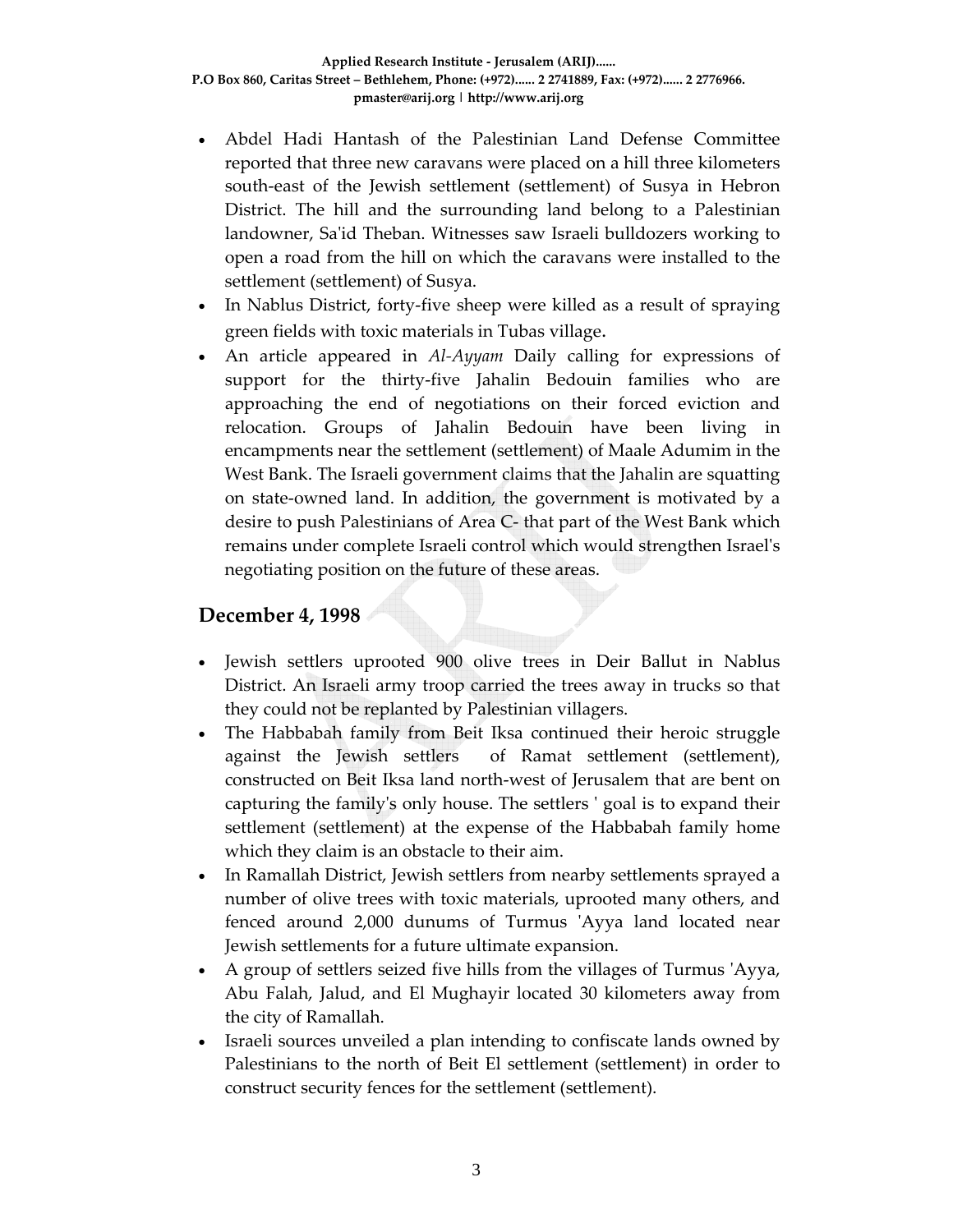### **December 5, 1998**

• A new by-pass road will be opened near Ya'bad village in Jenin.

### **December 7, 1998**

- In Nablus District, eight heavy‐duty bulldozers leveled 4,000 dunums of Salfit's best agricultural land in preparation to make the land a part of Ariel settlement (settlement). As a result, hundreds of almonds and olive trees were uprooted.
- In Ramallah, settlers from Halmesh settlement (settlement) set fire to 140 olive trees owned by a Palestinian farmer.

### **December 8, 1998**

• In Nablus District, settlers from Bracha settlement (settlement) installed five mobile homes on a hilltop a mile away from the settlement.

### **December 9, 1998**

- An article that appeared in *Al-Ayyam* daily warned that Road no. 60 will damage 6,500 dunums of land and result in the demolition of 8 houses at Yaʹbad near Jenin.
- In Jenin District, Ya'bad Municipality received notifications from the Israeli Civil Administration to confiscate more than 1,200 dunums of the villageʹs land.

### **December 10, 1998**

The Municipality of Jerusalem notified the Al-Ghazlan family to demolish a second house which they were constructing in El Tur neighborhood in East Jerusalem under the pretext that they were building without a permit.

### **December 11, 1998**

- In Ramallah, Israel expropriated 600 dunums of land from Turmus ʹAyya and Sinjel villages.
- Abdel Hadi Hantash reported that settlers had seized two more hills near Harsina settlement (settlement), east of Hebron city, putting the land and the homes of more Palestinian families at risk.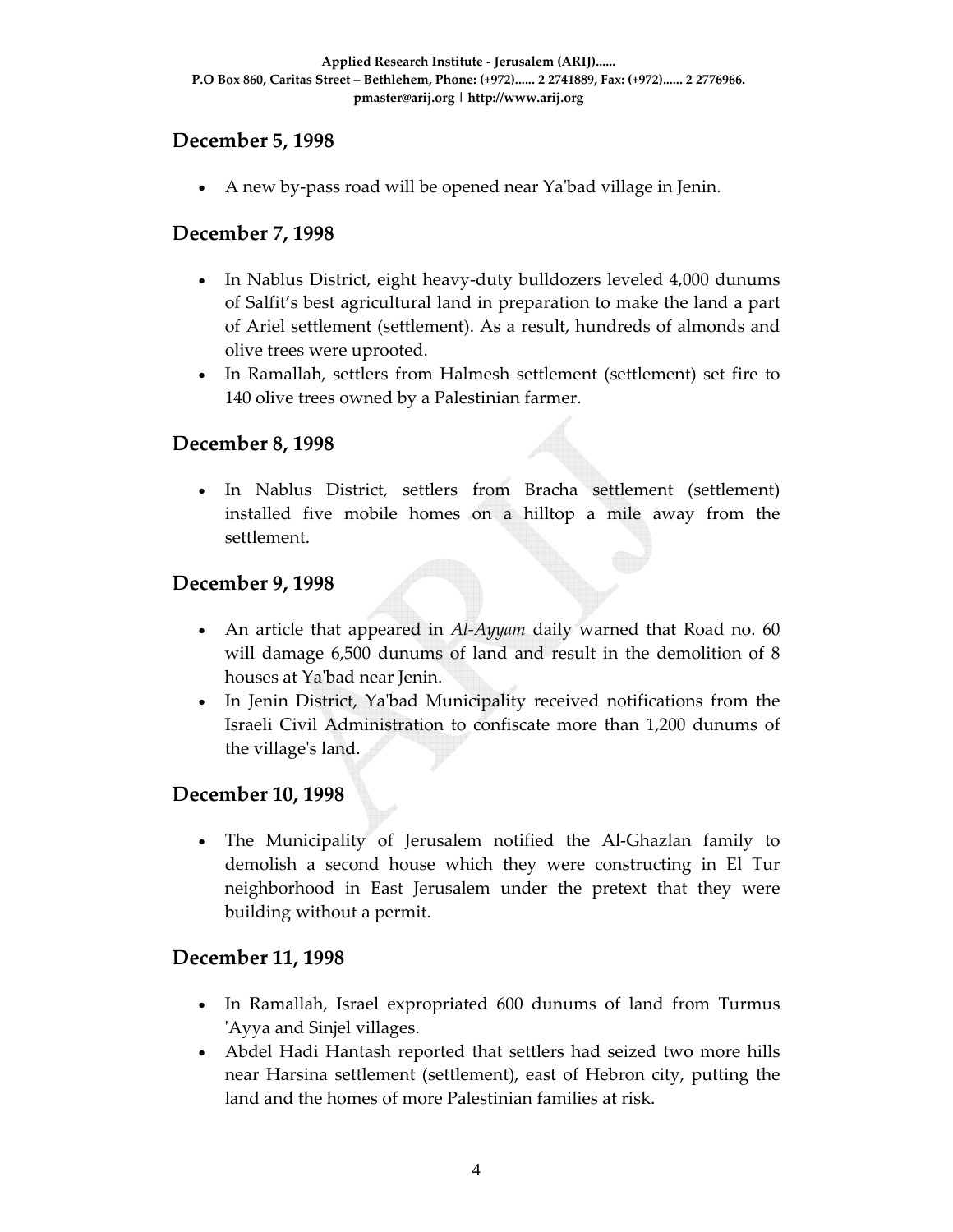# **December 12, 1998**

• The Israeli military forces confiscated tents owned by Palestinians from the village of Ebziq near Jenin under the pretext that they were pitched in a closed military area.

## **December 13, 1998**

- Jewish settlers captured a hilltop near Burqa in Ramallah.
- The Israeli government unilaterally declared Tammun village, northeast of Nablus, a nature reserve.

### **December 16, 1998**

• Israeli bulldozers demolished a building of three stories in El Mukabber Mountain in East Jerusalem sheltering 35 Palestinian Jerusalemites.

### **December 18, 1998**

• A Jewish family moved into a house in Ras Al-Amud in East Jerusalem joining two other Jewish families.

### **December 20, 1998**

- The Israeli military forces opened a new by-pass road on Yatta's lands.
- Jewish settlers resumed constructing more housing units at Tel‐ Rumeida near Hebron.
- The Israeli military forces began bulldozing 18 dunums of land for "military purpose" in Otniel settlement (settlement) in the south of Hebron District.
- Near Al Ramadeen in the extreme south‐west of Hebron District, settlers were working the land confiscated from Palestinians to expand the military settlement (settlement) of Sinsana.

# **December 21, 1998**

• A cornerstone was laid for the construction of a new neighborhood to be added to the settlement (settlement) of Metzpe Yireho located on the Jerusalem‐Jericho highway road.

# **December 22, 1998**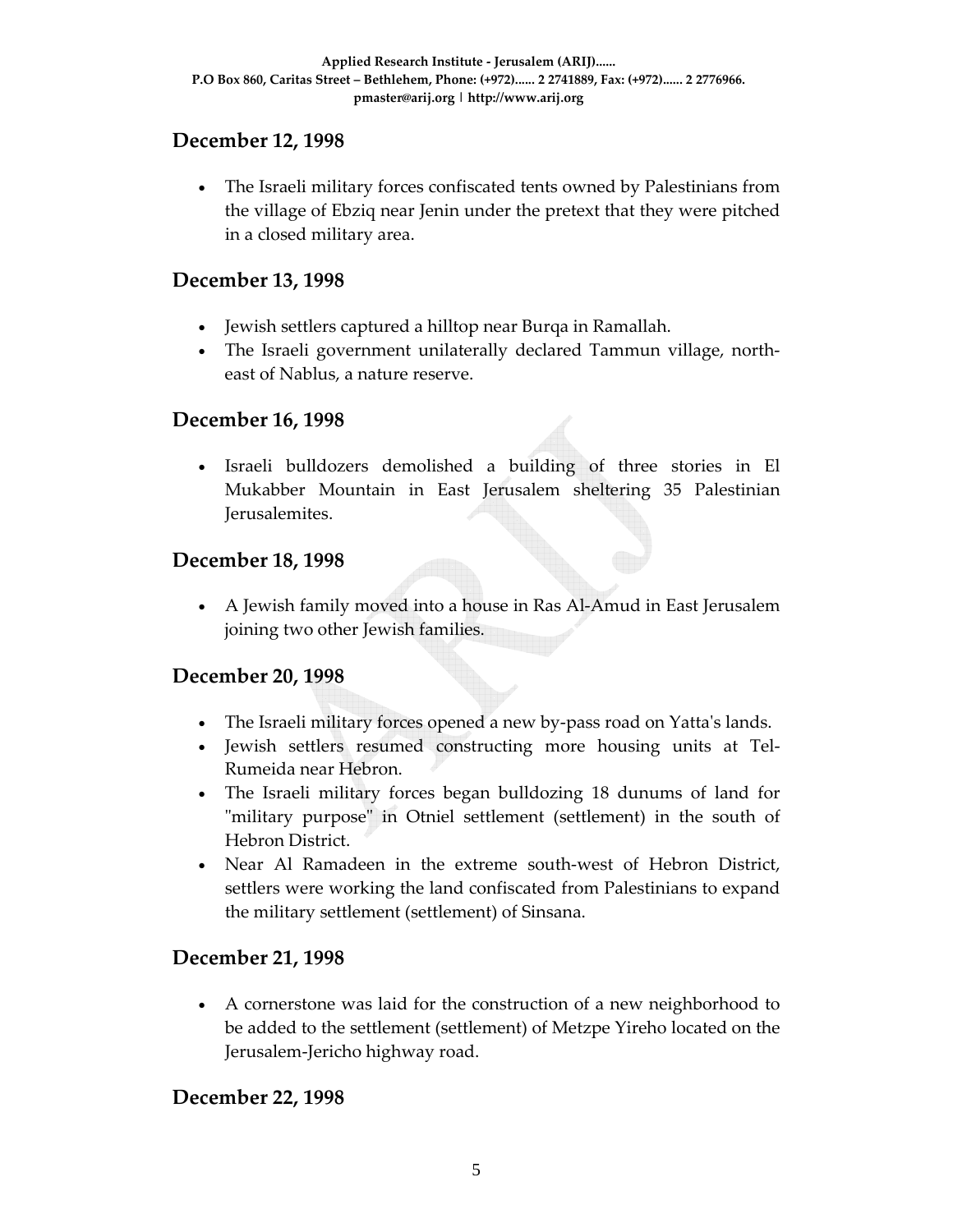• Settlers from Itamar which was constructed on Awarta land east of Nablus city installed barracks near their settlement (settlement) on Palestinian owned land.

### **December 26, 1998**

- In Nablus District, the settlers of Rachel captured 200 dunums from the Palestinian village of Jalud .
- Settlers from Pnei Hever, southeast of Hebron, began clearing a road to a nearby hill, and prepared five dunums for construction. The land belongs to the Manasara family, from the Bani Na'im village, and that the family did not receive any notification of land expropriation.

### **December 27, 1998**

- The Israeli Authorities opened a new by-pass road near 'Asira El Shemalieh, north of Nablus.
- Israeli bulldozers are nearly finished with the construction of a by-pass road which is linking an Israeli military base with Elon‐Moreh settlement (settlement) in Nablus.

### **December 28, 1998**

• In Kafr Haris, a Palestinian village of some 5,000 people in the West Bank, very close to the Israeli settlement (settlement) of Ariel (the second largest in the West Bank), the Israeli authorities demolished two houses belonging to Mahmmud Shakur which housed a family of seven and Hussam Abu Yaʹcoub, for allegedly building without permits. The fact that the demolitions took place during the holy month of Ramadan was particularly humiliating and disrespectful to Palestinians. Two more Palestinian families now have nowhere to live in the cold winter.

### **December 29, 1998**

- In Habla village near Qalqiliya, a group of Israeli soldiers accompanied by military bulldozers demolished a 1300 square meter Palestinian cement pipe factory under the pretext of building without a permit. The loss of the factory was estimated at 50,000 Jordanian Dinars.
- Israeli bulldozers leveled hundreds of agricultural dunums of land ordered to be confiscated by the Israeli Civil Administration in Qisra village south‐east of Nablus.